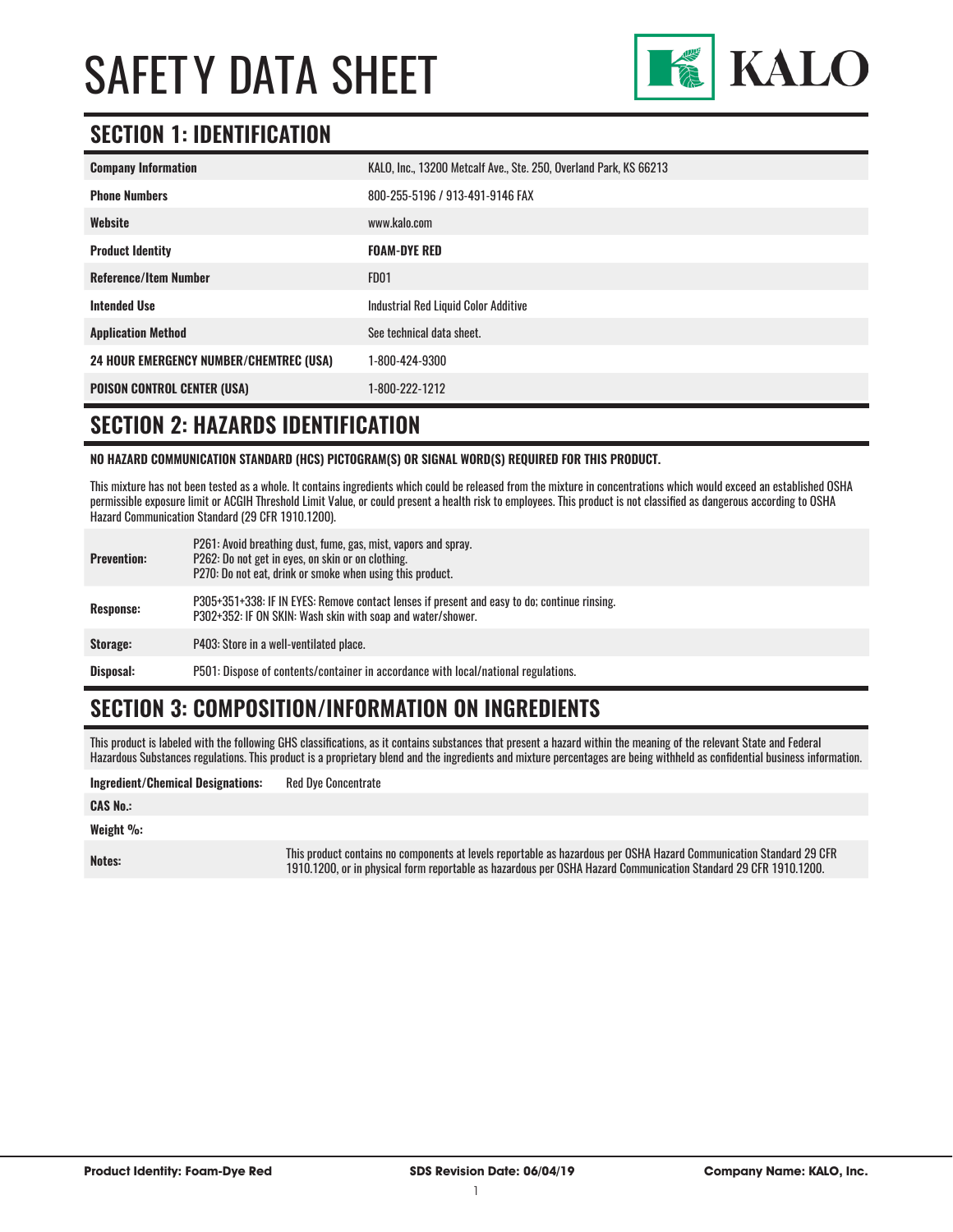# SAFETY DATA SHEET



### **SECTION 4: FIRST AID MEASURES**

#### **[DESCRIPTIONS]**

| General:           | In all cases of doubt, or when symptoms persist, seek medical attention. Never give anything by mouth to an unconscious person.                                                                                                         |
|--------------------|-----------------------------------------------------------------------------------------------------------------------------------------------------------------------------------------------------------------------------------------|
| <b>Inhalation:</b> | Remove to fresh air. Keep patient warm and at rest. If breathing is irregular or stopped, give artificial respiration. If unconscious, place in the recovery<br>position and obtain immediate medical attention. Give nothing by mouth. |
| Eyes:              | Irrigate copiously with clean fresh water for at least 10 minutes, holding the eyelids apart and seek medical attention.                                                                                                                |
| Skin:              | Remove contaminated clothing. Wash skin thoroughly with soap and water or use a recognized skin cleanser. Do NOT use solvents or thinners.                                                                                              |
| Ingestion:         | If accidentally swallowed, obtain immediate medical attention. Keep at rest, Do NOT induce vomiting.                                                                                                                                    |
|                    | [MOST IMPORTANT SYMPTOMS AND EFFECTS, BOTH ACUTE AND DELAYED]                                                                                                                                                                           |
| Overview:          | No adverse symptoms or effects anticipated under normal handling conditions. See Section 2 for further details.                                                                                                                         |

### **SECTION 5: FIREFIGHTING MEASURES**

| <b>Extinguishing Media:</b>     | Alcohol resistant foam, CO <sup>2</sup> , powder, or water spray. Do not use water jet.                                                                                                                                                                                                                                                                |
|---------------------------------|--------------------------------------------------------------------------------------------------------------------------------------------------------------------------------------------------------------------------------------------------------------------------------------------------------------------------------------------------------|
| <b>Special Hazards:</b>         | Combustion may yield smoke, carbon monoxide, and other products of incomplete combustion. Oxides of sulfur, nitrogen or phosphorus may<br>also be formed. Never use welding or cutting torches on or near container, even if empty.                                                                                                                    |
| <b>Advice For Firefighters:</b> | Evacuate area. Prevent contamination from run-off of adjacent areas, streams, drinking water and sewers. Do not flush down sewers or other<br>drainage systems. Exposed firefighters must wear standard protective equipment and in enclosed areas self-contained breathing apparatus.<br>Use water-spray to cool fire-exposed surfaces and personnel. |

# **SECTION 6: ACCIDENTAL RELEASE MEASURES**

| <b>Precautions/Procedures:</b>                                         | Keep all sources of ignition away from spill/release. In case of a major spill or spillage in a confined space evacuate the area and<br>check vapor levels.                                                                                                                                                                                                                                                                                                                                                                                                                                                                                                               |
|------------------------------------------------------------------------|---------------------------------------------------------------------------------------------------------------------------------------------------------------------------------------------------------------------------------------------------------------------------------------------------------------------------------------------------------------------------------------------------------------------------------------------------------------------------------------------------------------------------------------------------------------------------------------------------------------------------------------------------------------------------|
| <b>Environmental Precautions:</b>                                      | Do not allow spills to enter drains or water courses.                                                                                                                                                                                                                                                                                                                                                                                                                                                                                                                                                                                                                     |
| <b>Methods and Material For</b><br><b>Containment and Cleaning Up:</b> | Ventilate the area and avoid breathing vapors. Take the personal protective measures listed in Section 8. Contain and absorb spillage<br>with non-combustible materials (e.g. sand/earth/vermiculite). Place in closed containers outside buildings and dispose of according<br>to the Waste Regulations (see Section 13). Clean, preferably with a detergent. Do not use solvents. Do not allow spills to enter drains<br>or water courses. If drains, sewers, streams or lakes are contaminated, inform the local water company immediately. In the case of<br>contamination of rivers, streams, or lakes, the Environmental Protection Agency should also be informed. |

# **SECTION 7: HANDLING AND STORAGE**

| <b>Precautions For Safe Handling:</b> | Do not get in eyes, on skin, or on clothing. Do not breathe vapors or mists. Keep container closed. Use only with adequate<br>ventilation. Use good personal hygiene practices. Wash hands before eating, drinking, smoking. Remove contaminated clothing<br>and wash before reuse. Destroy contaminated belts and shoes and other items that cannot be decontaminated. Have eyewash<br>accessible to use in handling area. See Section 2 for further details. |
|---------------------------------------|----------------------------------------------------------------------------------------------------------------------------------------------------------------------------------------------------------------------------------------------------------------------------------------------------------------------------------------------------------------------------------------------------------------------------------------------------------------|
| <b>Conditions For Safe Storage:</b>   | Store in tightly closed containers in dry, well-ventilated area, away from excessive heat and incompatibles.<br>See Section 2 for further details.                                                                                                                                                                                                                                                                                                             |
| <b>Incompatible Materials:</b>        | Avoid strong oxidizing agents, peroxides, acids, alkali metals.                                                                                                                                                                                                                                                                                                                                                                                                |
| <b>Specific End Use(s):</b>           | See technical data sheet.                                                                                                                                                                                                                                                                                                                                                                                                                                      |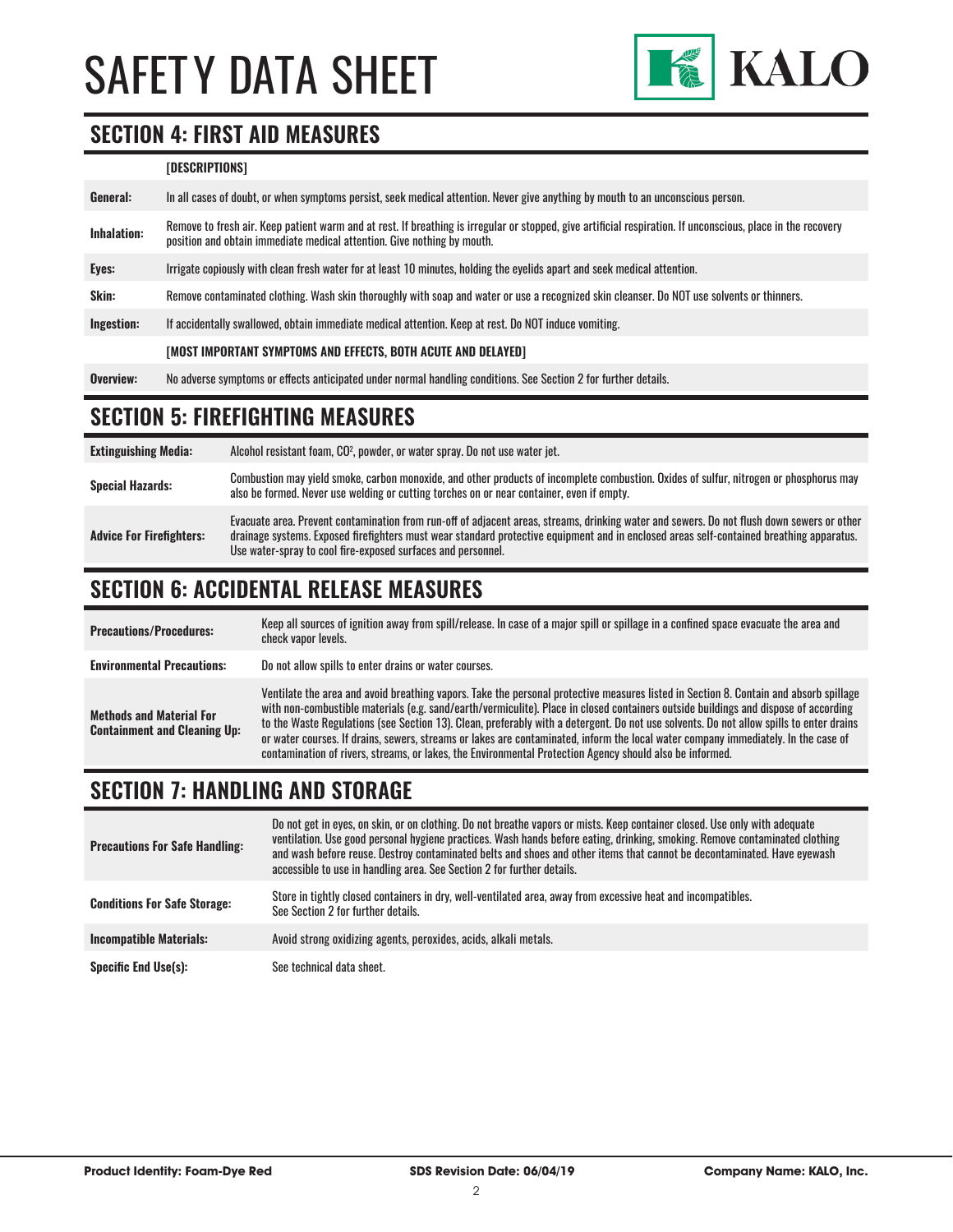# SAFET Y DATA SHEET



# **SECTION 8: EXPOSURE CONTROLS/PERSONAL PROTECTION**

| <b>Exposure Data:</b>        | This product contains no ingredients (at greater than 0.1%) with established limits for exposure under OSHA, ACGIH and/or NIOSH.                                                                                                                                                                                                       |
|------------------------------|----------------------------------------------------------------------------------------------------------------------------------------------------------------------------------------------------------------------------------------------------------------------------------------------------------------------------------------|
| <b>Carcinogen Data:</b>      | This product contains no ingredients (at greater than 0.1%) that are suspected of being or known to be a carcinogen under OSHA, NTP or IARC.                                                                                                                                                                                           |
|                              | <b>[PERSONAL PROTECTIVE EQUIPMENT]</b>                                                                                                                                                                                                                                                                                                 |
| <b>Respiratory:</b>          | If workers are exposed to concentrations above the exposure limit, they must use the appropriate certified respirators.                                                                                                                                                                                                                |
| Eyes:                        | Wear safety eyewear (e.g. safety spectacles/goggles/visors) to protect against the splash of liquids.                                                                                                                                                                                                                                  |
| Skin:                        | Overalls, which cover the body, arms, and legs, should be worn. Skin should not be exposed. All parts of the body should be washed after contact.                                                                                                                                                                                      |
| <b>Engineering Controls:</b> | Provide adequate ventilation. Where reasonably practicable, this should be achieved by the use of local exhaust ventilation and good general<br>extraction. If these are not sufficient to maintain concentrations of particulates, and any vapor below occupational exposure limits, suitable<br>respiratory protection must be worn. |

**Other Work Practices:** See technical data sheet.

### **SECTION 9: PHYSICAL AND CHEMICAL PROPERTIES**

| Appearance:                                       | Dark Bluish Purple Liquid      |
|---------------------------------------------------|--------------------------------|
| Odor:                                             | <b>Not Measured</b>            |
| <b>Odor Threshold:</b>                            | <b>Not Measured</b>            |
| pH:                                               | 5.30                           |
| <b>Specific Gravity:</b>                          | <b>Not Measured</b>            |
| <b>Flashpoint:</b>                                | 212ºF (>100°C)                 |
| <b>Solubility in Water:</b>                       | Dispersible                    |
| Viscosity (cSt):                                  | <b>Not Measured</b>            |
| <b>VOC%:</b>                                      | <b>Not Measured</b>            |
| <b>Vapor Pressure (Pa):</b>                       | <b>Not Measured</b>            |
| <b>Vapor Density:</b>                             | <b>Not Measured</b>            |
| <b>Melting/Freezing Points:</b>                   | <b>Not Measured</b>            |
| Initial Boiling Point/Range (°F/°C):              | <b>Not Measured</b>            |
| <b>Flammability (Solid, Gas):</b>                 | <b>Not Measured</b>            |
| <b>Upper Flammability/Explosive Limits:</b>       | <b>Not Measured</b>            |
| Lower Flammability/Explosive Limits:              | <b>Not Measured</b>            |
| <b>Decomposition Temperature:</b>                 | <b>Not Measured</b>            |
| <b>Auto-Ignition Temperature:</b>                 | <b>Not Measured</b>            |
| Partition Co-Efficient n-octanol/water (Log Kow): | <b>Not Measured</b>            |
| <b>Evaporation Rate (Ether=1):</b>                | <b>Not Measured</b>            |
| Other:                                            | No other relevant information. |

# **SECTION 10: STABILITY AND REACTIVITY**

| <b>Reactivity:</b>                       | Not chemically reactive.                                                                                |
|------------------------------------------|---------------------------------------------------------------------------------------------------------|
| <b>Chemical Stability:</b>               | Stable under normal ambient and anticipated conditions of use.                                          |
| <b>Hazardous Reactions:</b>              | Burning causes carbon monoxide and/or carbon dioxide.                                                   |
| <b>Conditions To Avoid:</b>              | Extended exposure to high temperatures can cause decomposition. Avoid all possible sources of ignition. |
| <b>Incompatible Materials:</b>           | Avoid strong oxidizing agents, peroxides, acids, alkali metals.                                         |
| <b>Hazardous Decomposition Products:</b> | Burning causes carbon monoxide and/or carbon dioxide.                                                   |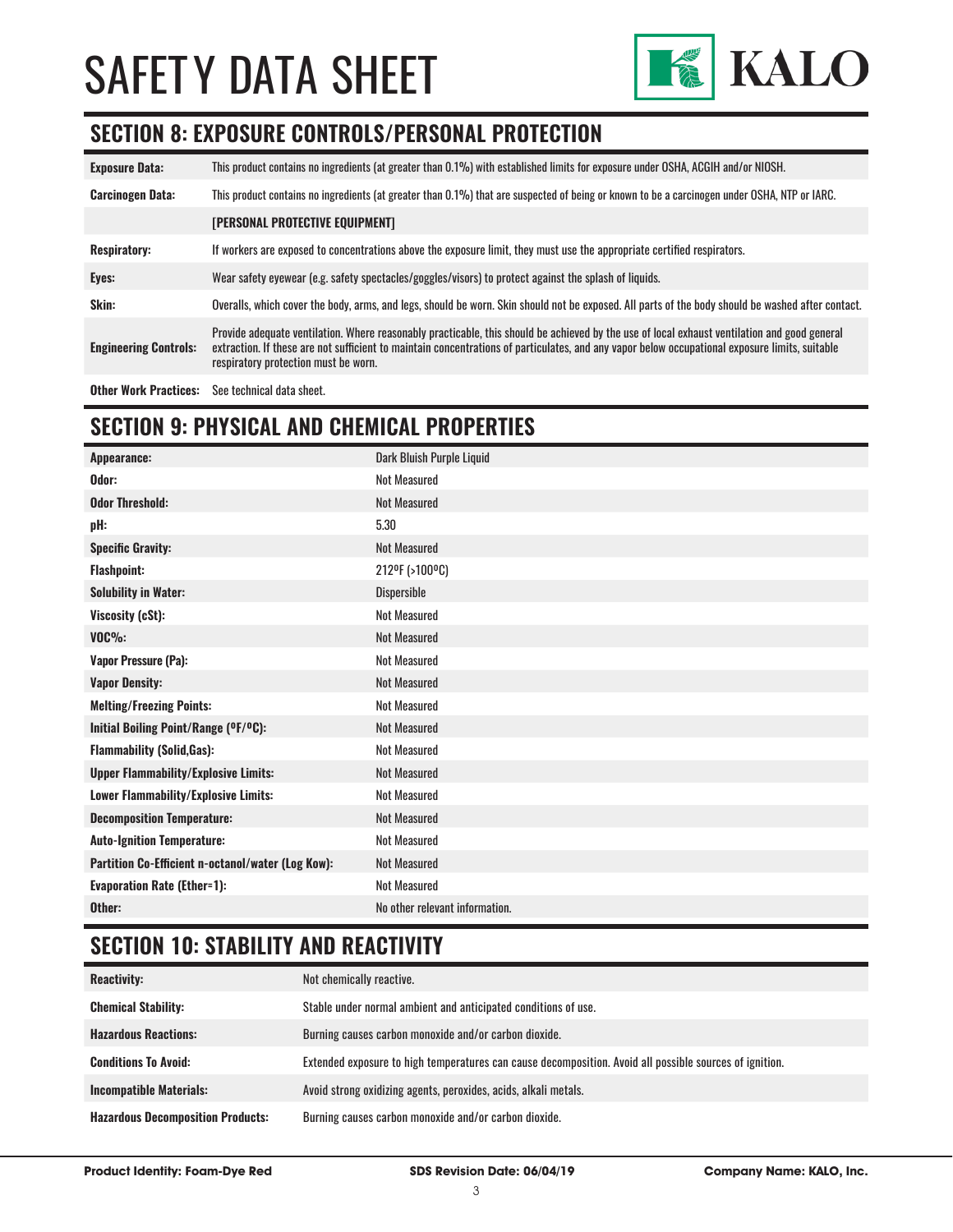# SAFET Y DATA SHEET



#### **SECTION 11: TOXICOLOGICAL INFORMATION**

|                                                                   | [ACUTE TOXICITY ESTIMATE]  |                            |
|-------------------------------------------------------------------|----------------------------|----------------------------|
| Ingredients:                                                      | <b>Red Dye Concentrate</b> |                            |
| Oral LD50mg/kg:                                                   | >5,000.00/Category: NA     |                            |
| Skin LD50mg/kg:                                                   | >5,000.00/Category: NA     |                            |
| Inhalation Vapor LC50mg/L/4hr:                                    | No Data Available          |                            |
| Inhalation Dust/Mist LC50mg/L/4hr:                                | No Data Available          |                            |
| <b>ITEM</b>                                                       | <b>HAZARD</b>              | <b>CATEGORY</b>            |
| <b>Acute Toxicity (mouth):</b>                                    | <b>Not Applicable</b>      | $-$                        |
| <b>Acute Toxicity (skin):</b>                                     | <b>Not Applicable</b>      | --                         |
| <b>Acute Toxicity (inhalation):</b>                               | Not Applicable             | $-$                        |
| <b>Skin Corrosion/Irritation:</b>                                 | <b>Not Applicable</b>      | $\overline{\phantom{a}}$   |
| <b>Eye Damage/Irritation:</b>                                     | <b>Not Applicable</b>      | $\overline{\phantom{a}}$   |
| <b>Sensitization (respiratory):</b>                               | <b>Not Applicable</b>      | --                         |
| <b>Sensitization (skin):</b>                                      | Not Applicable             | $-$                        |
| <b>Germ Toxicity:</b>                                             | <b>Not Applicable</b>      | $-$                        |
| <b>Carcinogenicity:</b>                                           | Not Applicable             | $-$                        |
| <b>Reproductive Toxicity:</b>                                     | <b>Not Applicable</b>      | $\overline{\phantom{a}}$   |
| <b>Specific Target Organ Systemic Toxicity-Single Exposure:</b>   | Not Applicable             | $-$                        |
| <b>Specific Target Organ Systemic Toxicity-Repeated Exposure:</b> | <b>Not Applicable</b>      | $\overline{\phantom{a}}$ . |
| <b>Aspiration Hazard:</b>                                         | <b>Not Applicable</b>      | $-$                        |

### **SECTION 12: ECOLOGICAL INFORMATION**

| <b>Toxicity:</b>                       | No additional information provided for this product.  |
|----------------------------------------|-------------------------------------------------------|
| <b>Persistence and Degradability:</b>  | There is no data available on the preparation itself. |
| <b>Bioaccumulative Potential:</b>      | Not measured.                                         |
| <b>Mobility In Soil:</b>               | No data available.                                    |
| <b>Results of PBT and vPvB Assess:</b> | This product contains no PBT/vPvB chemicals.          |
| <b>Other Adverse Effects:</b>          | No data available.                                    |

# **SECTION 13: DISPOSAL CONSIDERATIONS**

**Waste Treatment Methods:**

Do not allow into drains or water courses. Wastes and emptied containers should be disposed of in accordance with regulations made under the Control of Pollution Act and the Environmental Protection Act. Using information provided in this data sheet advice should be obtained from the Waste Regulation Authority, whether the special waste regulations apply. Dispose of contents in accordance with local and national regulations.